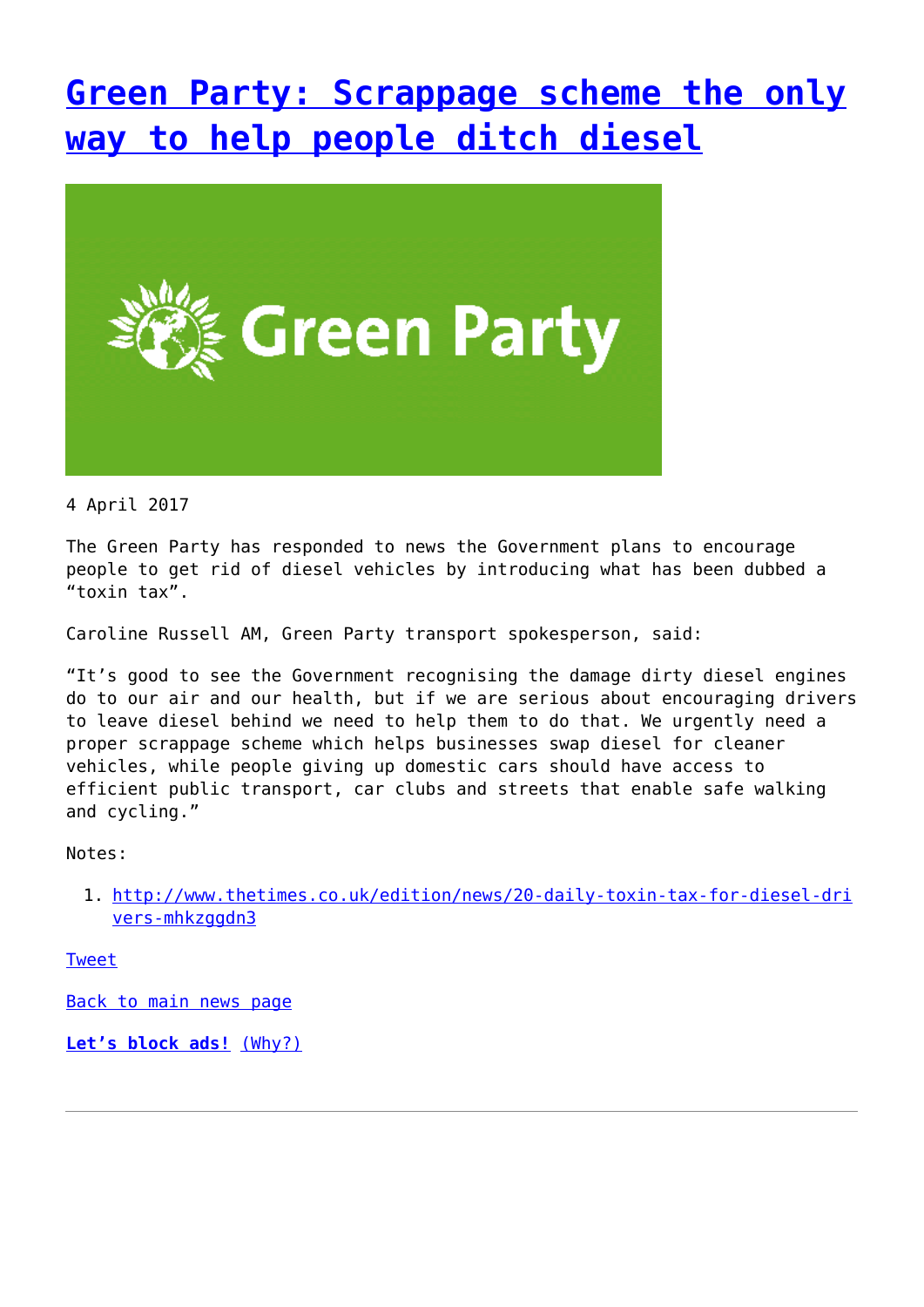### **[Greens call on EU to create new agency](http://www.government-world.com/greens-call-on-eu-to-create-new-agency-to-avert-future-dieselgate-scandals/) [to avert future Dieselgate scandals](http://www.government-world.com/greens-call-on-eu-to-create-new-agency-to-avert-future-dieselgate-scandals/)**



**Keith Taylor MEP: "Dieselgate is not a problem of too much Europe, but too little"**

Keith Taylor, Green MEP for the South East, is joining fellow MEPs in calling for the creation of a new [independent surveillance agency](https://www.greens-efa.eu/en/article/news/europe-needs-independent-oversight-to-stop-another-dieselgate/) ahead of a vote on the findings and recommendations of the committee inquiry into the Dieselgate scandal.

The European Parliament's Environment Committee, of which Mr Taylor is a member, has already voted to back the establishment of a new EU-wide agency to guarantee independent enforcement of EU emissions legislation.

#### **Keith, who is also a member of the European Parliament's Transport Committee and a vocal campaigner on air quality issues, said ahead of the vote on Tuesday (4 April):**

"The dieselgate inquiry shows unequivocally that EU emission limits, far from simply being ignored by some car manufacturers, were the subject of deliberate fraud with criminal intent, through the use of so-called 'defeat devices' which trick the test procedure into thinking that the car produces much lower nitrogen oxide emissions than it does on the roads. Nitrogen oxides react in the atmosphere to form nitrogen dioxide, which is toxic to human health."

"The inquiry is clear that member states and the EU Commission both failed to act on emissions fraud and are not sufficiently impartial to ensure a similar scandal does not happen again. It is clearly not enough to simply ask our national governments and the Commission to do better next time."

"The establishment of an EU-wide independent and neutral surveillance body, that has the power to test vehicle emissions in the laboratory as well as in real driving conditions, is absolutely essential for the health and wellbeing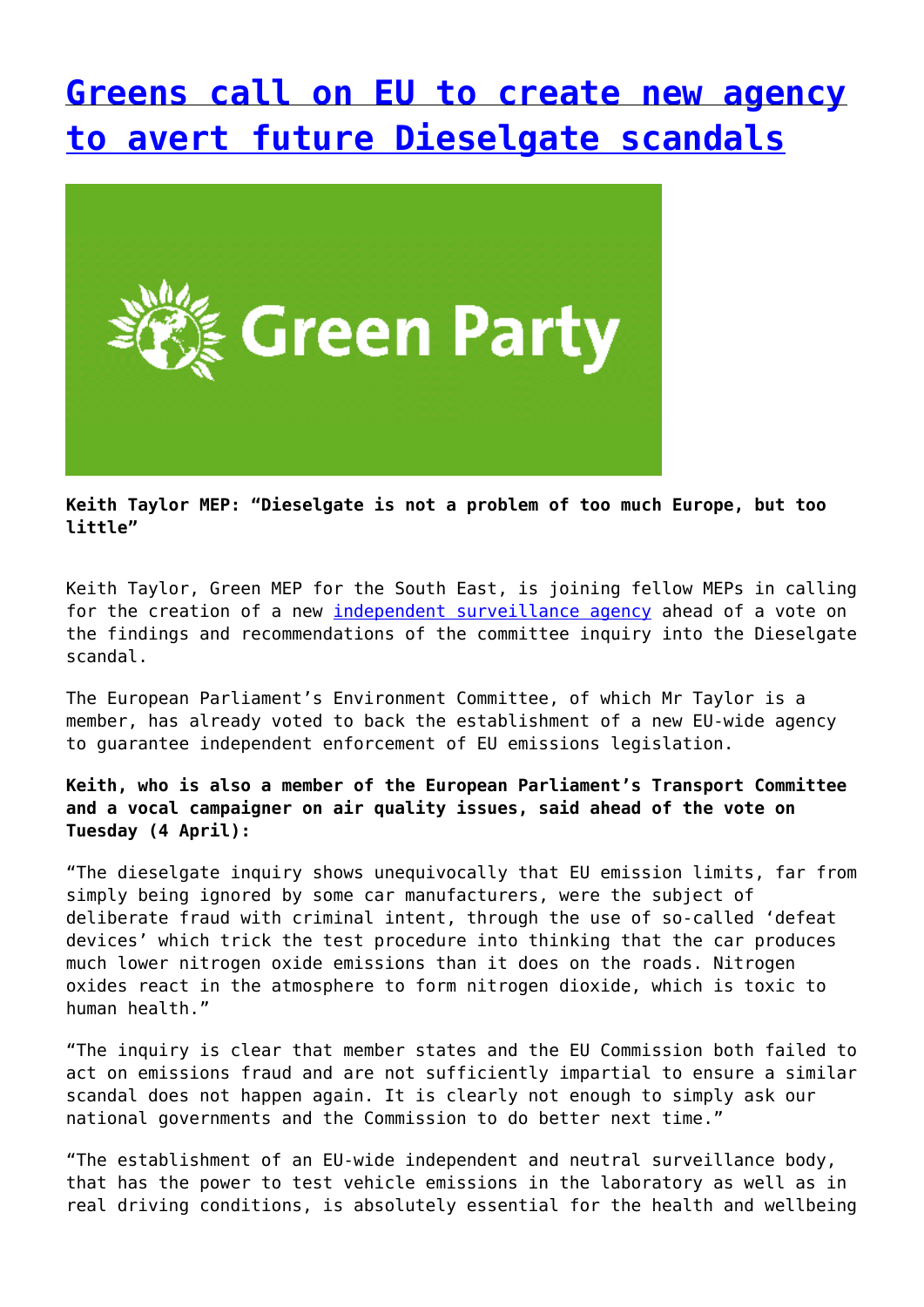of the people of Europe, who have twice been the victims of Dieselgate; from being exposed to toxic air pollution and having their rights as consumers disregarded."

"Dieselgate is not a problem of too much Europe, but too little. The UK government's promise of a bonfire of regulations and the fact that Tory MEPs tried to water down this report gives British citizens an alarming insight into what kind of (lack of) protections we can look forward to outside of the EU."

**[Let's block ads!](https://blockads.fivefilters.org/)** [\(Why?\)](https://blockads.fivefilters.org/acceptable.html)

# **[Green Party: Theresa May must raise](http://www.government-world.com/green-party-theresa-may-must-raise-war-crime-allegations-during-saudi-arabia-visit/) [war crime allegations during Saudi](http://www.government-world.com/green-party-theresa-may-must-raise-war-crime-allegations-during-saudi-arabia-visit/) [Arabia visit](http://www.government-world.com/green-party-theresa-may-must-raise-war-crime-allegations-during-saudi-arabia-visit/)**



3 April 2017

The Green Party has called on Theresa May to raise allegations of war crimes in Yemen when she visits Saudi Arabia this week [1].

Jonathan Bartley, Green Party co-leader, said:

"It is deeply disturbing to see the prime minister cosying up to an oppressive regime in an attempt to get a trade deal after Brexit. Saudi Arabia has an appalling human rights record and we should not be exposing ourselves to a dependent relationship with a country that was accused of killing civilians as recently as last month [2].

"The Met police are currently investigating Saudi Arabia for war crimes in Yemen and Theresa May must raise the allegations during her visit.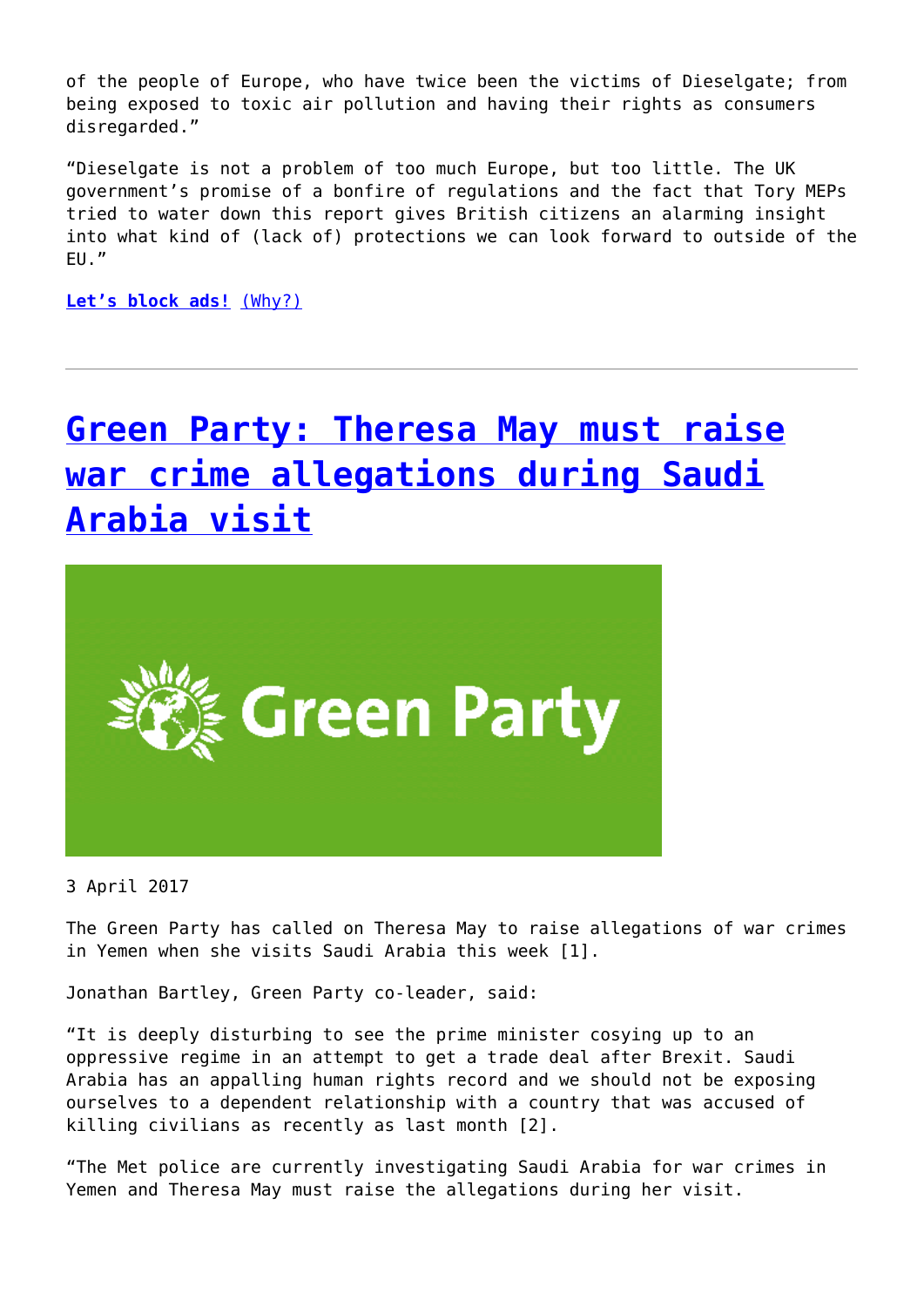"We have repeatedly called on the Government to stop selling arms to Saudi Arabia. If there's any chance UK weapons were used to violate international law and human rights, we must stop supplying them immediately."

#### **Notes:**

- 1. [http://www.mirror.co.uk/news/politics/theresa-calls-closer-uk-ties-10146](http://www.mirror.co.uk/news/politics/theresa-calls-closer-uk-ties-10146879) [879](http://www.mirror.co.uk/news/politics/theresa-calls-closer-uk-ties-10146879)
- 2. [https://www.theguardian.com/world/2017/apr/02/met-police-examine-allegat](https://www.theguardian.com/world/2017/apr/02/met-police-examine-allegations-saudi-arabia-war-crimes-yemen) [ions-saudi-arabia-war-crimes-yemen](https://www.theguardian.com/world/2017/apr/02/met-police-examine-allegations-saudi-arabia-war-crimes-yemen)

[Tweet](https://twitter.com/share)

[Back to main news page](https://www.greenparty.org.uk/news/)

**[Let's block ads!](https://blockads.fivefilters.org/)** [\(Why?\)](https://blockads.fivefilters.org/acceptable.html)

# **[Green Party to investigate three day](http://www.government-world.com/green-party-to-investigate-three-day-weekends/) [weekends](http://www.government-world.com/green-party-to-investigate-three-day-weekends/)**



3 April 2017

The Green Party has announced plans to investigate the possibility of a three day weekend.

In their speech to Spring Conference this weekend (Friday 31 March) Jonathan Bartley and Caroline Lucas promised to look into "radical" new policies to "redefine the relationship between work and life" and address the reality of  $21^{st}$  Century working practices.

Caroline Lucas said to Conference:

"We need a political movement that redistributes both money and power. One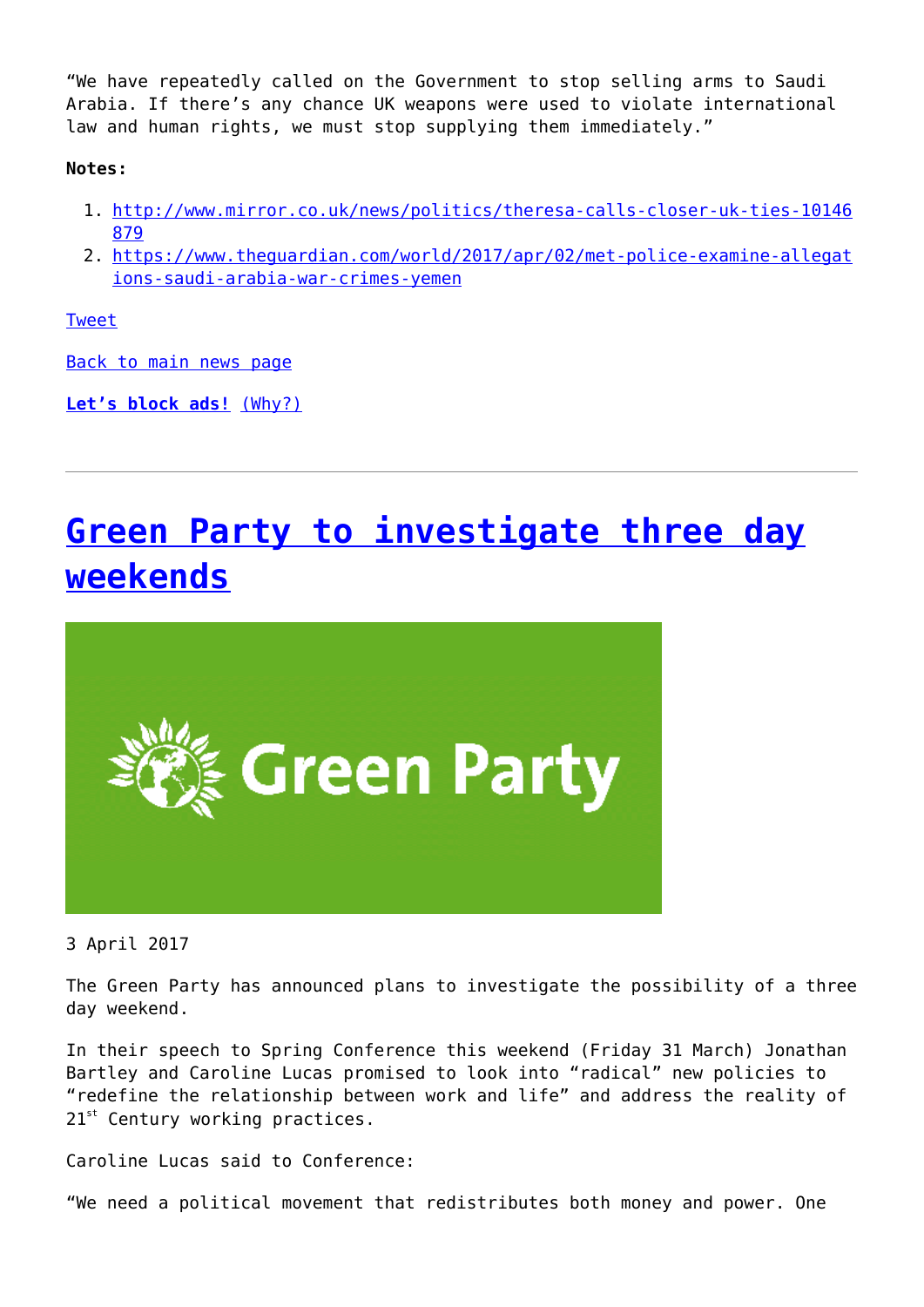that redefines the relationship between work and life.

"One that embraces the future. Pioneering and forward facing. A future better balanced between what we own and who we are – and more focussed on what genuinely makes us happier.

"A future of radical innovation and creative disruption. That embraces a 3 day weekend, and a universal basic income."

The party

Speaking after Conference Caroline Lucas said:

"There's a lot of evidence that suggests that when people are exhausted their productivity goes down.

"We are now the sixth largest economy in the world. People are working ever more hours getting ever more stressed, ever more ill health and mental health problems.

"What we want to do is take a step back and think, what is the purpose of the economy? What kind of country do we want to be? And do we really want a future where all of us are trying to work even harder, taking our work home with us and working evenings and weekends."

ENDS.

[Tweet](https://twitter.com/share)

[Back to main news page](https://www.greenparty.org.uk/news/)

**[Let's block ads!](https://blockads.fivefilters.org/)** [\(Why?\)](https://blockads.fivefilters.org/acceptable.html)

## **[Jonathan Bartley and Caroline Lucas'](http://www.government-world.com/jonathan-bartley-and-caroline-lucas-full-speech-to-spring-conference/) [full speech to Spring Conference](http://www.government-world.com/jonathan-bartley-and-caroline-lucas-full-speech-to-spring-conference/)**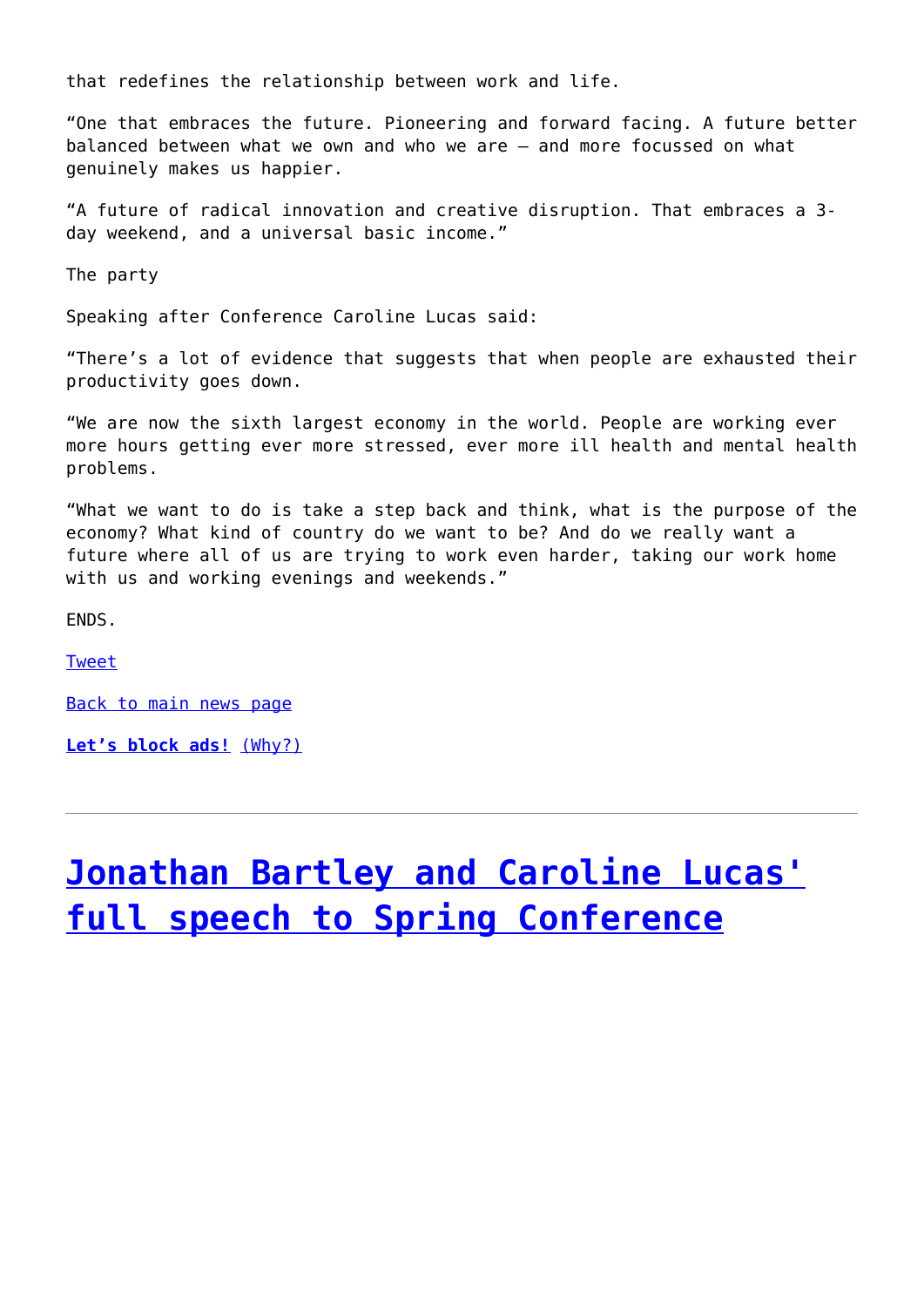

31 March 2017

\*\*\*Check against delivery\*\*\*

STARTS

JB

 $2016 - a$  bad year

2016…….

The hottest year on record.

The year Britain was divided by a toxic referendum campaign and voted to leave the EU.

A bigoted bully was elected to the most powerful job in the world.

A British MP, Jo Cox, was murdered for daring to speak up for others denied a voice.

A Polish national killed on the streets of Harlow, apparently for not being British.

And the response to the refugee crisis was to bulldoze a camp and build a wall… 2016.

 $2016 - a$  good year CL

2016…

The year that more Americans voted for Hilary Clinton than for Donald Trump.

The year Portugal ran entirely off renewable energy for 4 consecutive days.

In India, volunteers planted 50 million trees in 24 hours.

Across Britain, people repeatedly honoured the idea that we have far more in common with each other than things that divide us.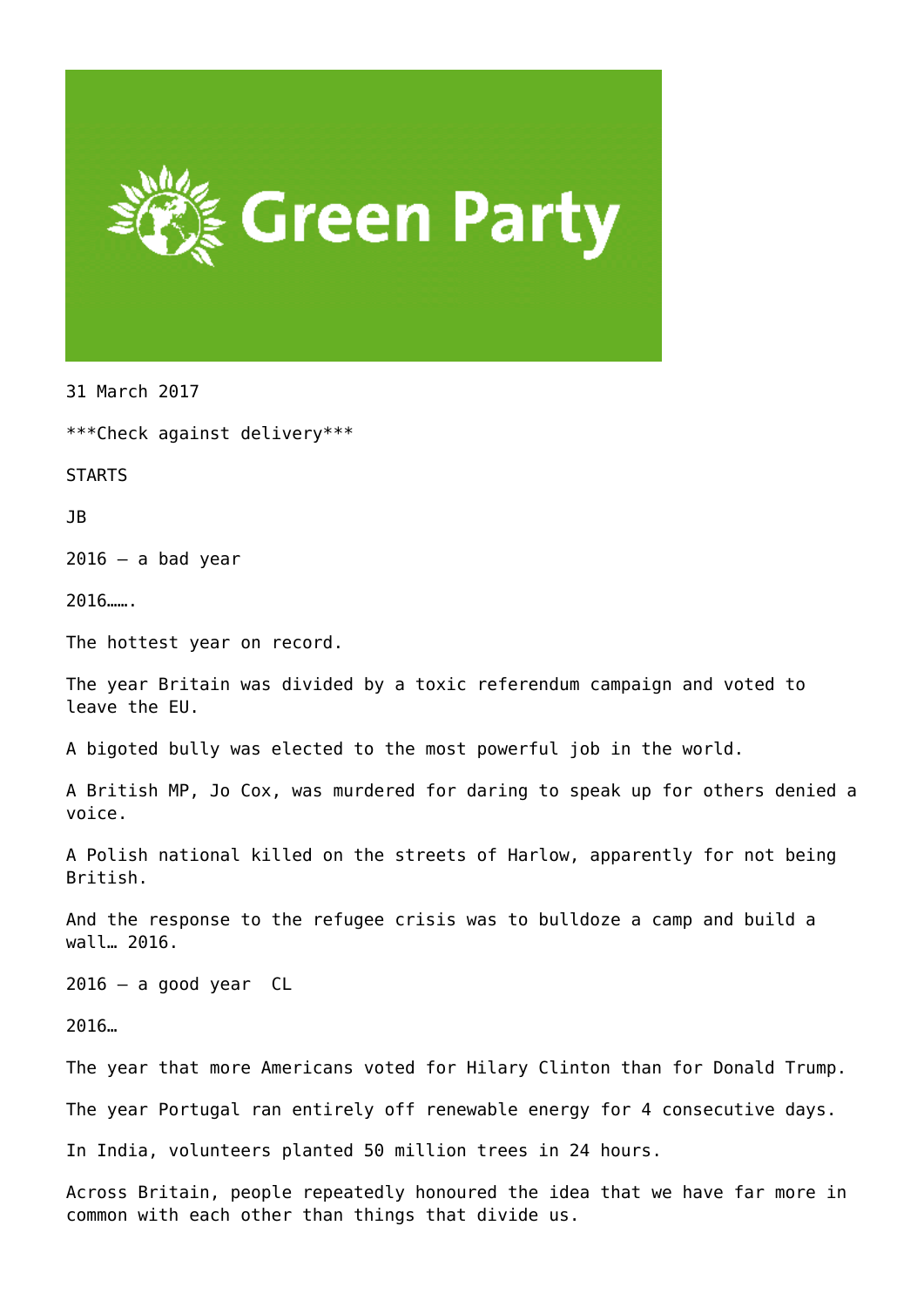Here in Liverpool, the city won a 27 year battle: Justice for the 96 who died needlessly at Hillsborough.

And the year the world agreed to create the largest ever marine reserve in Antarctica's

Ross Sea.

Truth and Hope

JB:

Two different versions of the same moment in time.

Not fake news, not alternative facts, but alternative ways of seeing what's around us.

Right now, many of us feel fearful and uncertain.

And last week's terror attack in Westminster only adds to that feeling.

The senseless loss of life.

Our thoughts are with the families and friends of PC Keith Palmer, Aysha Frade, Leslie Rhodes and Kurt Cochran.

In the face of Trump and Brexit, terror, wars and environmental crises, it's easy to only tell one story – one where things are getting worse.

It's easy to feel powerless. But that's what the establishment wants.

Cynics, motivated by greed and a thirst for power, they want us to think we cannot win.

They want us to give up hope. But Conference we won't give up.

We are better than that. And when we connect with one another we find courage, purpose and unity.

That is how we start to resist.

So Conference, in a world where simply telling the truth has itself become an act of resistance, we are proud to say this:

Greens will not stay silent whilst toxic rhetoric is used to scapegoat our friends, family and neighbours.

Greens will not let terrorists, tyrants or tricksters write the story of our times.

And we will not stand by and let the politics of hatred win.

Welcome to Liverpool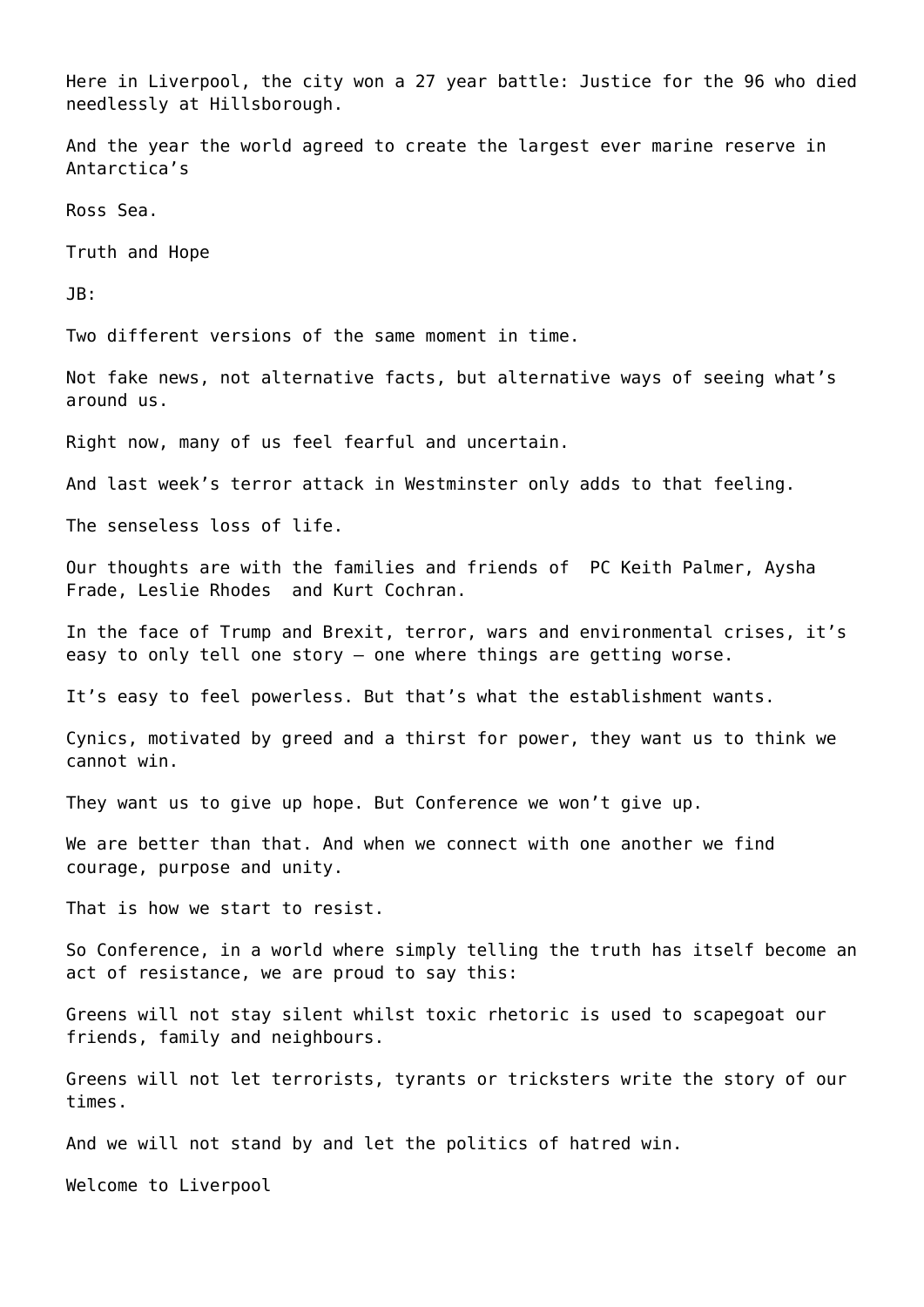CL:

It's a pleasure to welcome all of you to Liverpool – and to this very special conference, where we are joined by Greens from across the world.

We meet when the challenges we face here in the UK are so similar to those faced by our friends elsewhere.

And when the response to this moment demands we rise up as a movement, here we remember that we are already part of a huge global Green family.

One that is already making real changes.

With over 400 Green parliamentarians in 25 national parliaments around the world.

It is a conference tradition that we celebrate our successes since we last met

JB:

My band going double platinum

CL:

Fake News…..

But seriously, and in keeping with the international focus of this weekend – I want to start by highlighting the wonderful results in the Netherlands.

The Dutch Greens have experienced an incredible rise, thanks to their consistent optimism about a better country.

A stark contrast to the establishment's failure to respond meaningfully to escalating inequality.

The far right sought to fill that vacuum with the politics of fear.......

But with Jesse Klaver, Groen Links showed that people are crying out for a politics that faces the future with big ideas.

In Austria too people chose hope over fear when they rejected the far-right presidential candidate and backed Alexander Van Der Bellen.

Truly a kick back against a rising fascist tide.

Much closer to home, in fact just up the road in Knowsley, last week we won our second Council seat with a 70% swing from Labour, having taken our first seat there just 2 months ago.

Congratulations to Joanne Burke and our newest – and youngest ever – Green councillor Kai Taylor…….

They're showing that Greens are a force to be reckoned with here in the North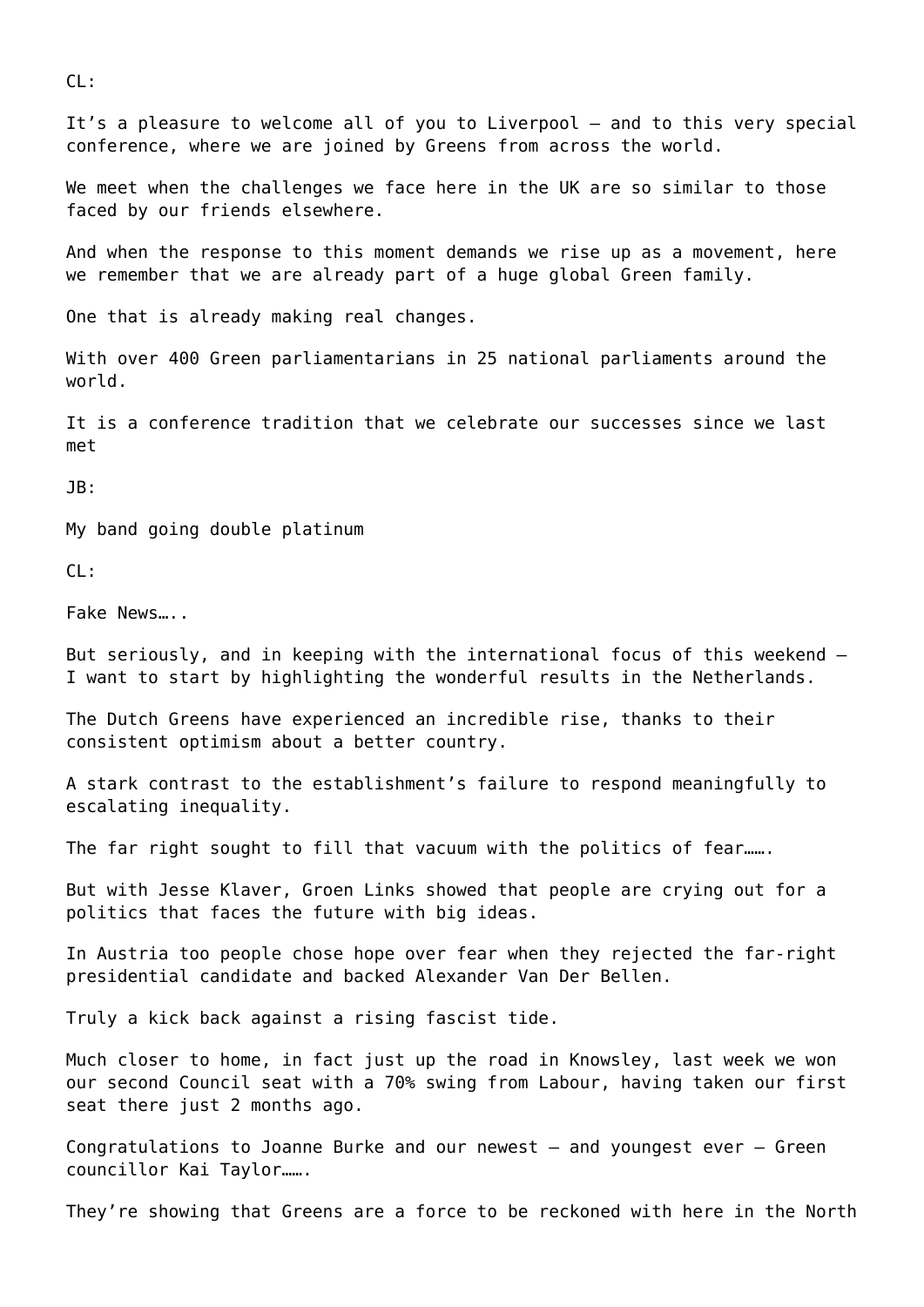West.

I also want to mention Greens in the Forest of Dean who recentlywon a byelection with 35% of the vote.

A fantastic result by any measure.

But conference this was not just any victory……

This was a gourmet election result. Organically reared, locally sourced, and one to be slowly savoured and enjoyed.

Conference, this was the Green Party taking our very first seat from UKIP.

Hope over hate.

A beacon for all of us, up and down the country, working hard to defeat the regressives and reclaim the future.

And, as we approach this year's local and metro mayoral elections – from the Vale of Glamorgan and Powys to Durham and to Worcester, as well as a parliamentary by-election in Manchester Gorton where the brilliant Jess Mayo is our candidate – hope will have a voice again.

Jess, Kai and Joanne take a bow.

EU/Article 50

JB:

Just 2 days ago the Prime Minister triggered article 50 and ploughed ahead with an extreme Tory Brexit for which she has no mandate.

We have seen Parliament vote away its right  $-$  its duty  $-$  to scrutinise the deal that Theresa May claims she can extract for Britain.

Now this is the point when we are often accused of ignoring the wishes of the British people.

I am a lifelong democrat…..

I believe in taking power from our country's elites and passing it on to communities and individuals.

So I want to answer that charge head on.

I believe in the British people. Which is why I do not believe they voted for the extreme form of Brexit adopted by this government.

I don't believe they voted to turn away from European values, from democracy or the rule of law.

I don't believe they voted to cosy up instead to dictators and one-party states in return for dodgy trade deals.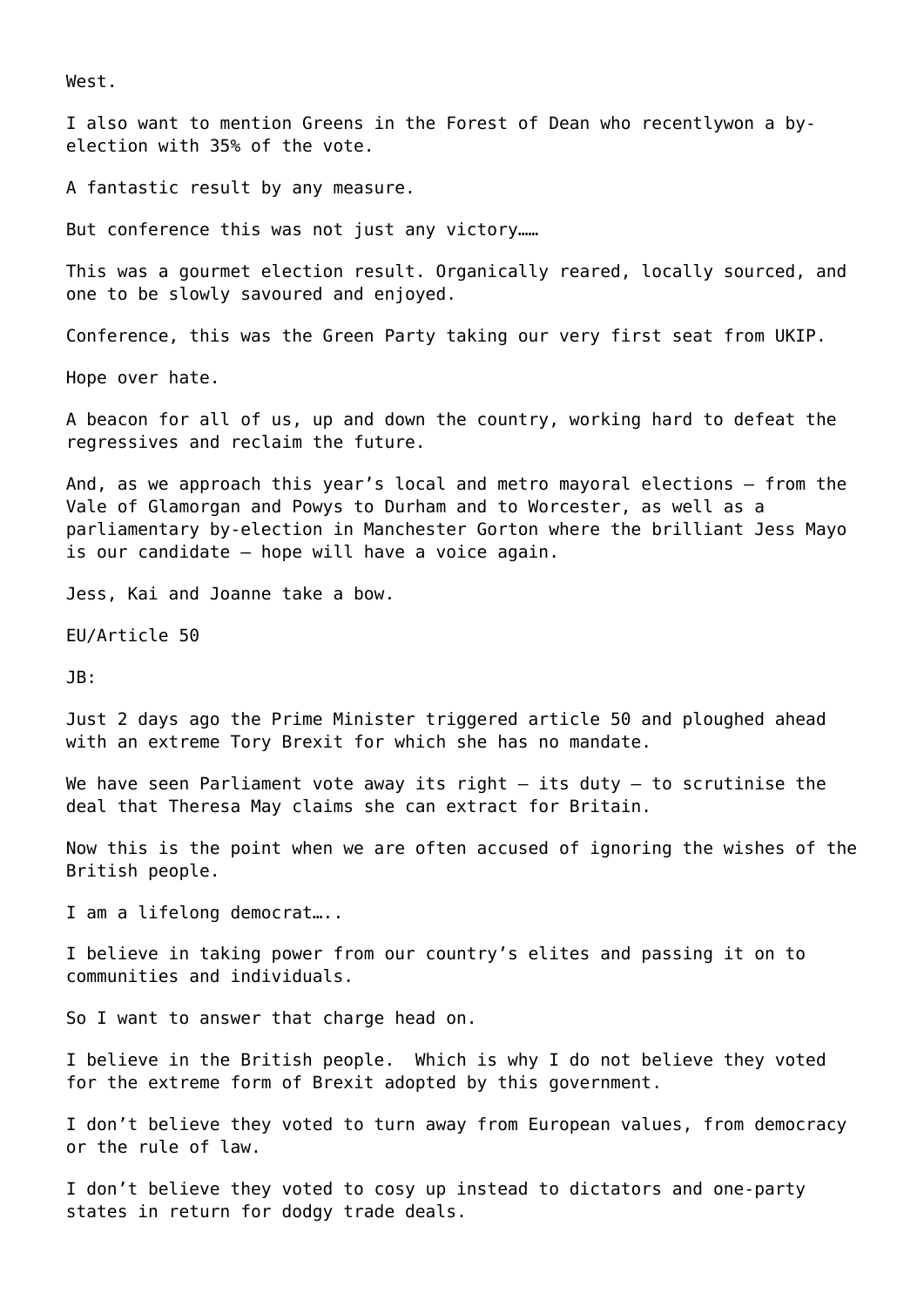I don't believe the British people voted to put at risk our environment, our workplace rights or the NHS.

And conference, I know that the British people do not want their fellow Europeans, who've made their homes here in Britain in good faith, treated as hostages or bargaining chips whilst the Prime Minister gambles with their future.

JB:

Conference, make no mistake. What we face is a right-wing coup.

None of this was in their manifesto.

None of this was in the referendum question put to the country last year.

And where, in all this, are the Official Opposition?

The Labour Party has failed in its most basic duty to hold the government to account.

They have abandoned any thought of keeping us in the Single Market.

We are out of the Custom's Union and we face the most extreme Brexit possible.

The truth is the Labour leadership are running scared of some in their own Party, of the right-wing media and of UKIP.

They've traded their red flag for a white flag.

Well, I don't usually hand out advice to other parties...

But I will say this. Trust the British people.

We are not a nation of bigots and xenophobes.

What people in Britain really want is to be listened to, and to have politicians working for them, not for their own political calculations.

Respect comes from sticking to your principles.

And in the Green Party we do not turn away when things get tough.

We stand by what we believe. We stand FOR something. We are not scared of UKIP. We are not scared to tell the truth.

And we are not scared to set out our vision for a better future.

Globalisation & the age of disorder

CL:

Day by day Greens are writing a different story.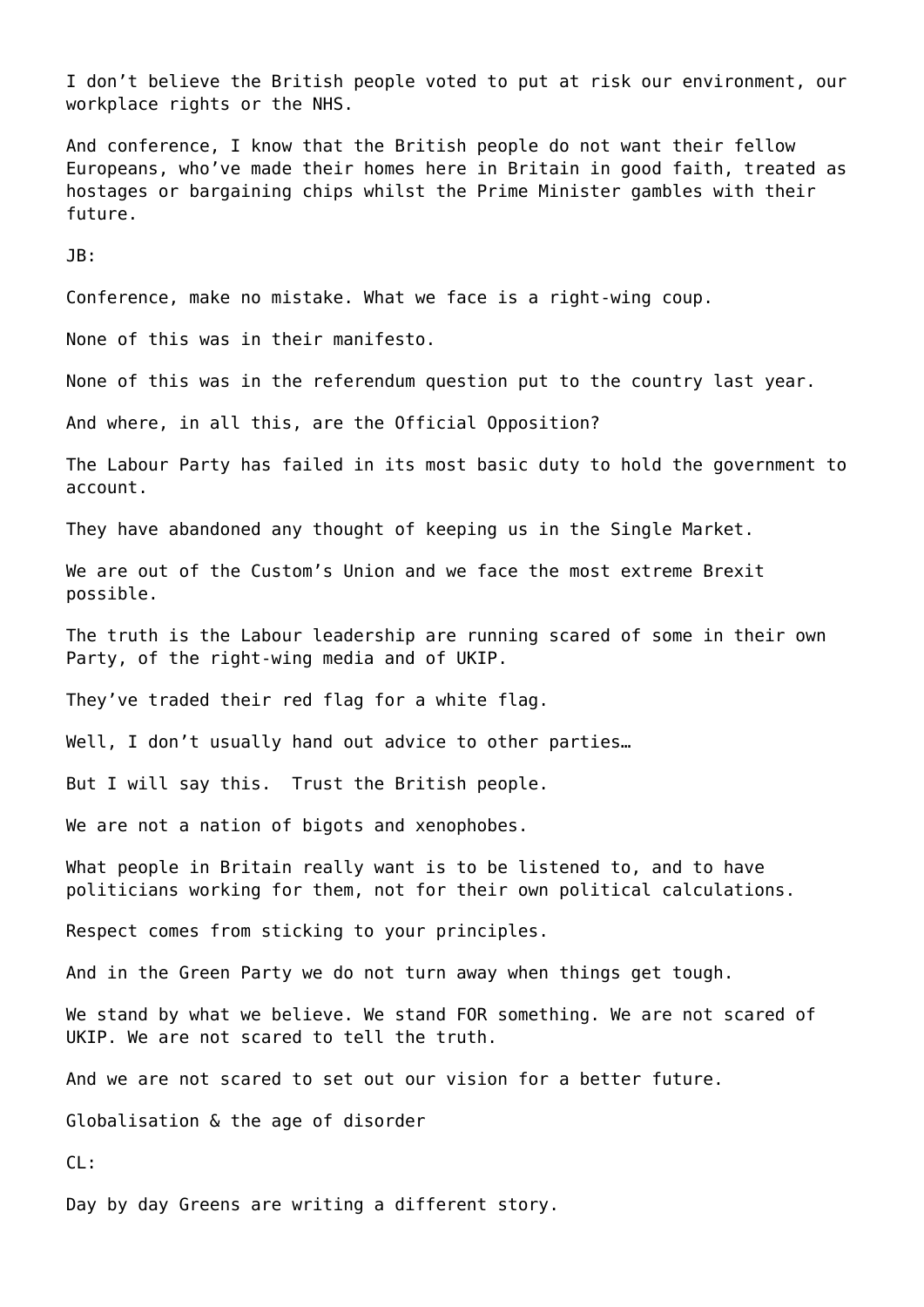One that speaks truth to power and looks the future squarely in the eye. We aren't afraid to occupy difficult ground or confront the reality of how people feel.

So let's tell the truth now:

Trump and Farage are right about one thing. Globalisation has let people down. It extracts wealth from our communities. Competition through deregulation has stolen people's jobs. It has stolen their futures.

Global trade has not made poverty history. It has made it a seemingly inevitable part of our present and our future.

The problems created by our globalised economy are complex. They defy simple answers.

Yet when you are angry, when you've been lied to, and taken for granted, simple answers have enormous appeal.

That's how a story that casts foreigners in the role of villain can take root. One in which experts are derided and the truth no longer matters.

Friends, repairing the damage caused by globalisation needs people to genuinely get control of their lives.

It needs a seismic shift towards a radically different economy. One in which nobody is left behind.

It will not be done through division.

And it will not be done by the scapegoating and shaming that turns neighbours against one another and singles out people of colour.

Conference, we know where that leads and we will never go there.

A Green alternative to the bigger parties

JB:

How did we get to this place?

We have a Tory Government that commercialised the NHS; auctioned off everything from our schools to our public transport; and stripped local government spending to the bone.

And every time Labour repeated the myth that overspending caused the economic crash or blamed free movement for low wages – they sold out the people they claim to represent.

Labour have lost their fire and lost their way.

Principled leadership does not alone make for an effective opposition.

And then we have the Liberal Democrats. Still inevitably tainted by their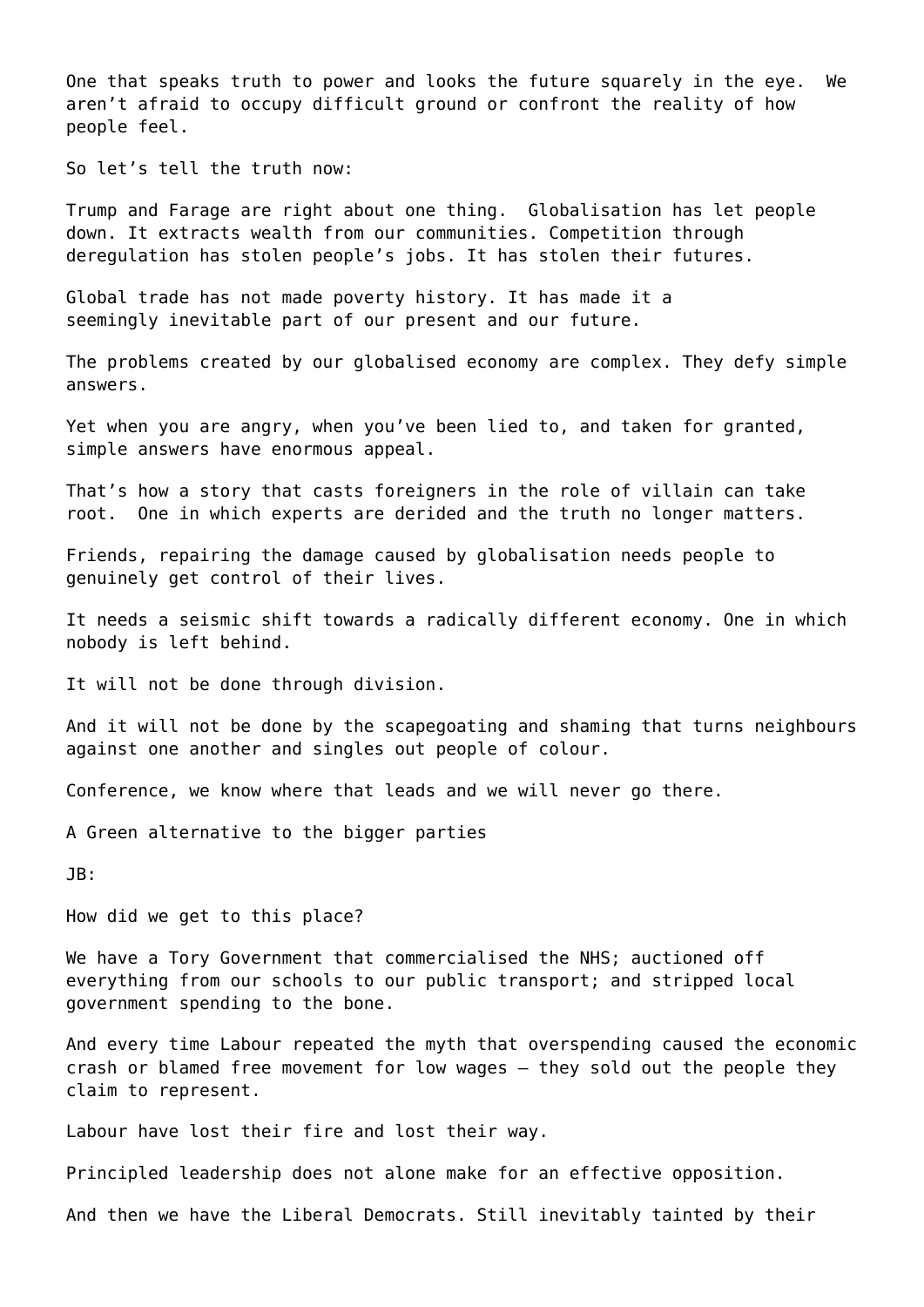time in coalition.

No amount of opposition to a hard Brexit will wipe the slate clean.

Trust has to be earned and the Lib-Dems have let people down – on the NHS, on student fees, and on austerity.

CL:

Whether you voted Leave or Remain, you need a Party that will stand up with consistency, integrity and conviction for your rights.

For young people in particular, let down by Brexit, the Green message is one of a more hopeful alternative.

Young people deserve a Party that will say loudly and clearly: freedom of movement is your right, tuition fees must be scrapped and private rents brought under control.

So today we have this message for young people in Britain.

If you want a Party interested in moving forwards, not turning the clock back.

A Party that's honest about the challenges we face and brave enough to build a better, more hopeful country.

Then come and join us – the Green Party.

Electoral Alliances JB:

I joined the Green Party because it listens to everyone – gives them a voice.

We need a system of democracy that does that too.

Proportional Representation is not a dry matter for constitutional nerds… like me.

It's the ultimate sign that you actually trust the people. We've seen this in the Netherlands. The far right ran under a PR system. And the far right was beaten.

And the path to reform of democracy must begin with a reshaping of the mainstream of British politics.

And yes, friends, that means sometimes putting aside our differences when we face a lost generation of Tory rule under the influence of the likes of Farage, Nutall and Aaron Banks.

So, with the prospect of a snap general election, we continue to believe that, in some key places, it will make sense to co-operate with candidates that share our values and goals.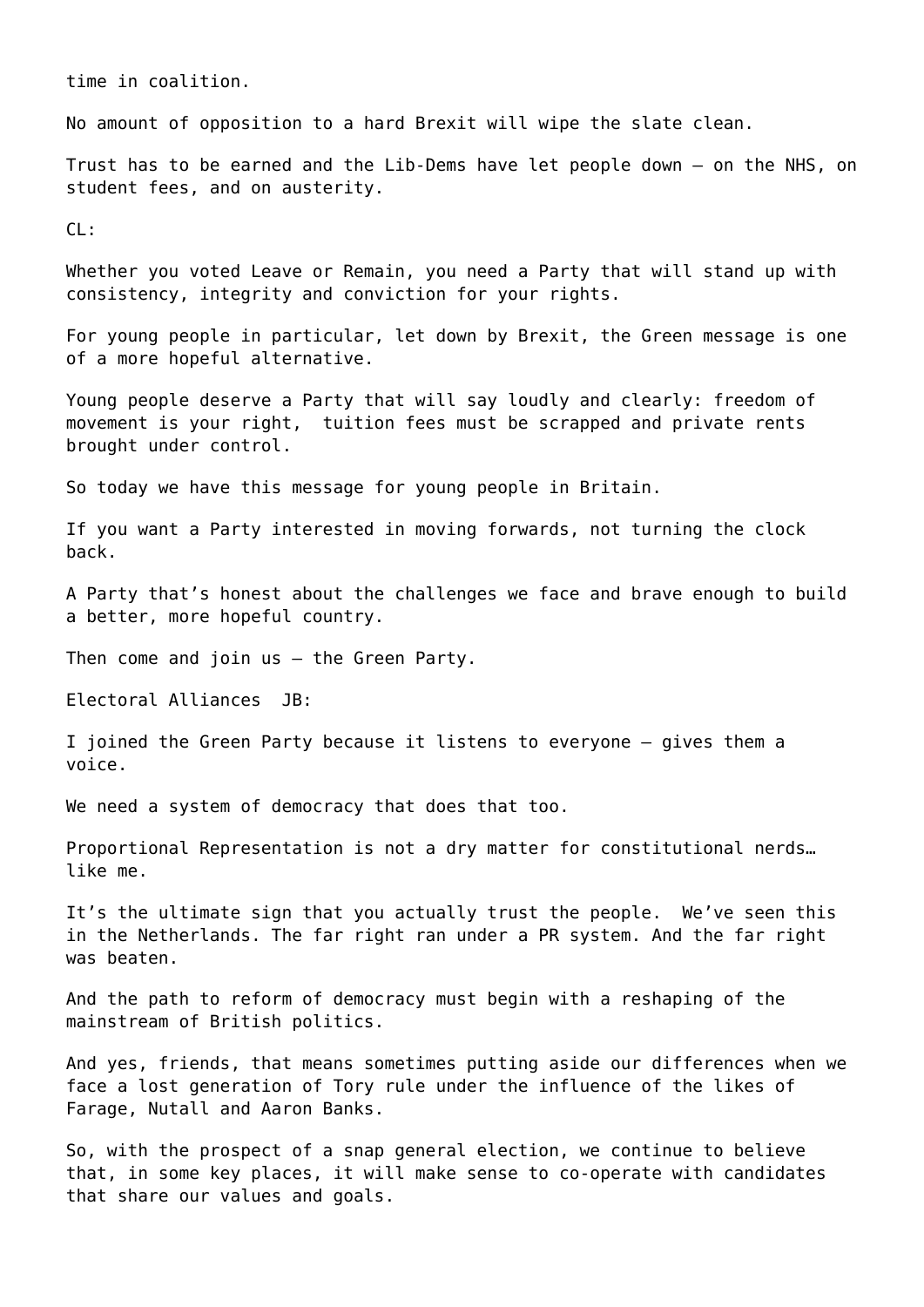To form alliances in the name of electoral reform.

To lead by example when it comes to building a better politics. Because a better politics is how we build a better, bigger future.

More and more people are already looking for an alternative political movement that's about connecting, about giving them hope.

I will never forget the five year-old boy from Iraq I met last month in the Dunkirk refugee camp.

I connected with him over a Fireman Sam jigsaw puzzle.

Volunteers at the centre believe he is on the autistic spectrum – but do not have the resources to get an accurate diagnosis.

In the UK, his life could be transformed. In the UK he would have hope.

Our politics speaks to those that think his life and his future matter.

 $CL:$ 

We need a political movement that redistributes both money and power. One that redefines the relationship between work and life.

One that embraces the future. Pioneering and forward facing.

A future better balanced between what we own and who we are – and more focussed on what genuinely makes us happier.

A future of radical innovation and creative disruption.

That embraces a 3-day weekend, and a universal basic income. Local banks for the public good. Reclaiming houses as homes, not financial assets. Education as a universal right not a private commodity. People powered renewable energy.

A radical green industrial strategy transforms Britain into the most resource efficient economy of our times.

Where Britain is a world leader in tackling climate change.

A future of good public services paid for by the bedrock of any truly civilised society – a re-distributive tax system.

One that takes on the corporations bending the rules, and tackles the tax dodgers.

And today, conference, we pledge to ensure that inheritance tax is also used to share wealth more fairly.

For too long the tax system has allowed an elite to accumulate wealth and pass it from generation to generation.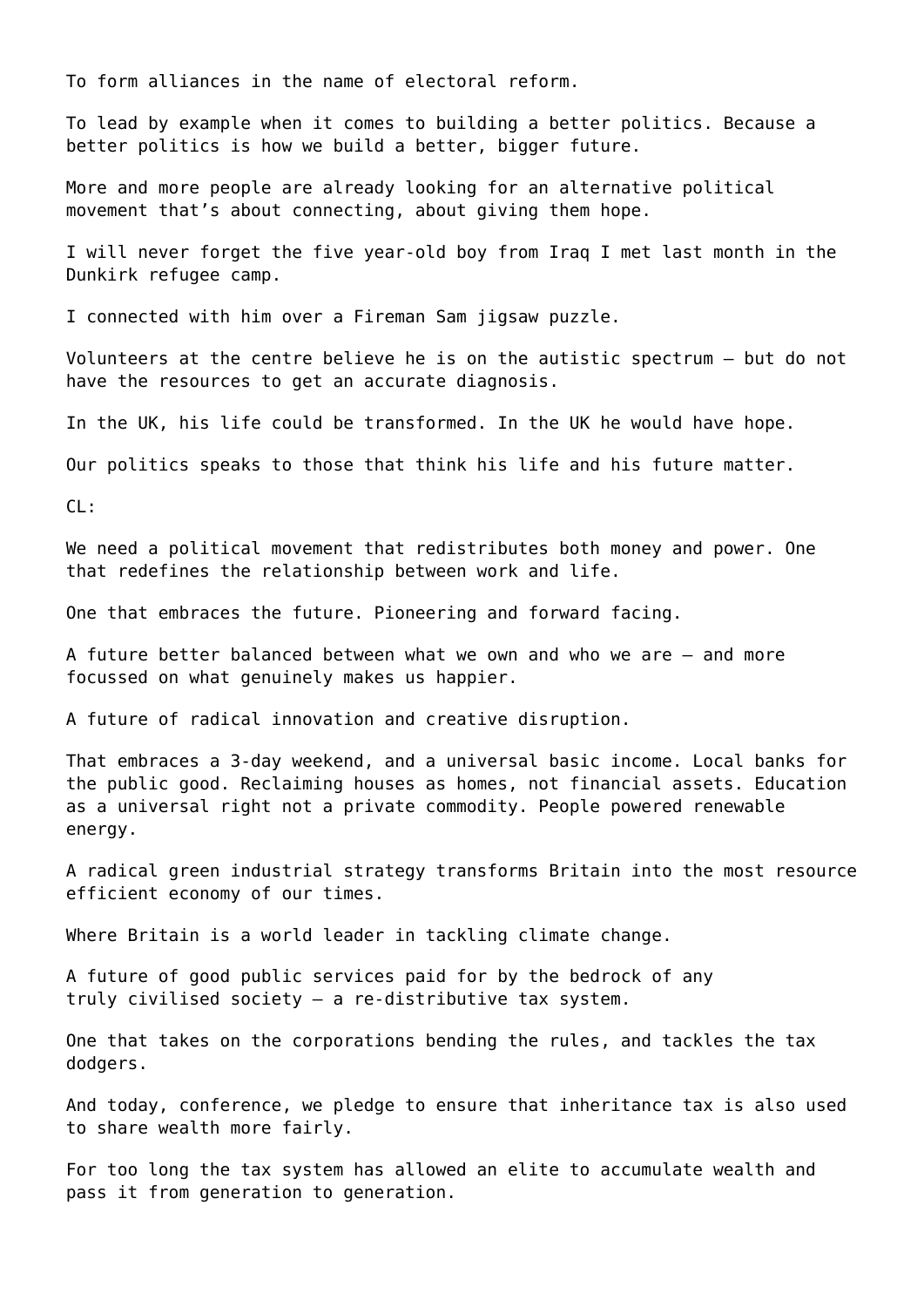It entrenches inequality and it concentrates power.

Our promise is to find a way that inheritance tax in future will be paid according to the wealth of the recipient not the wealth of the donor.

No more free money for the richest in society.

A tax system that's fair……

Conference, this is the future we promise.

The future Britain deserves.

The future Greens are working hard, every day, up and down the country, to achieve.

Environment and Identity

JB:

In the story of our future, the environment must be centre-stage.

It has to be.

And we are the only Party that truly understands that. That's why the Green Party is demanding a new Environmental Protection Act.

One that takes everything good about EU law and goes even further.

Because of the poor state of our soils we have just 100 harvests left .

What happens now defines our Green and pleasant land in a very tangible and immediate way.

An Environmental Protection Act would deliver an economy that works with the planet, rather than one which exploits it.

And we need to inspire others with a vision that's compelling and positive.

To connect with how people will feel, as well as set out how it will be.

And doing that relies on growing the social and natural capital that glues us together.

Not the kind of capital that resides in skyscrapers out of our reach.

People are yearning to be drawn together… to feel like they belong.

Belonging gives us something to identify with, something to defend.

History is scarred by examples of right-wing nationalism rising up to exploit that very human desire.

In a world of uncertainty it can be where people turn to fill the space created by massive economic, social and political upheaval.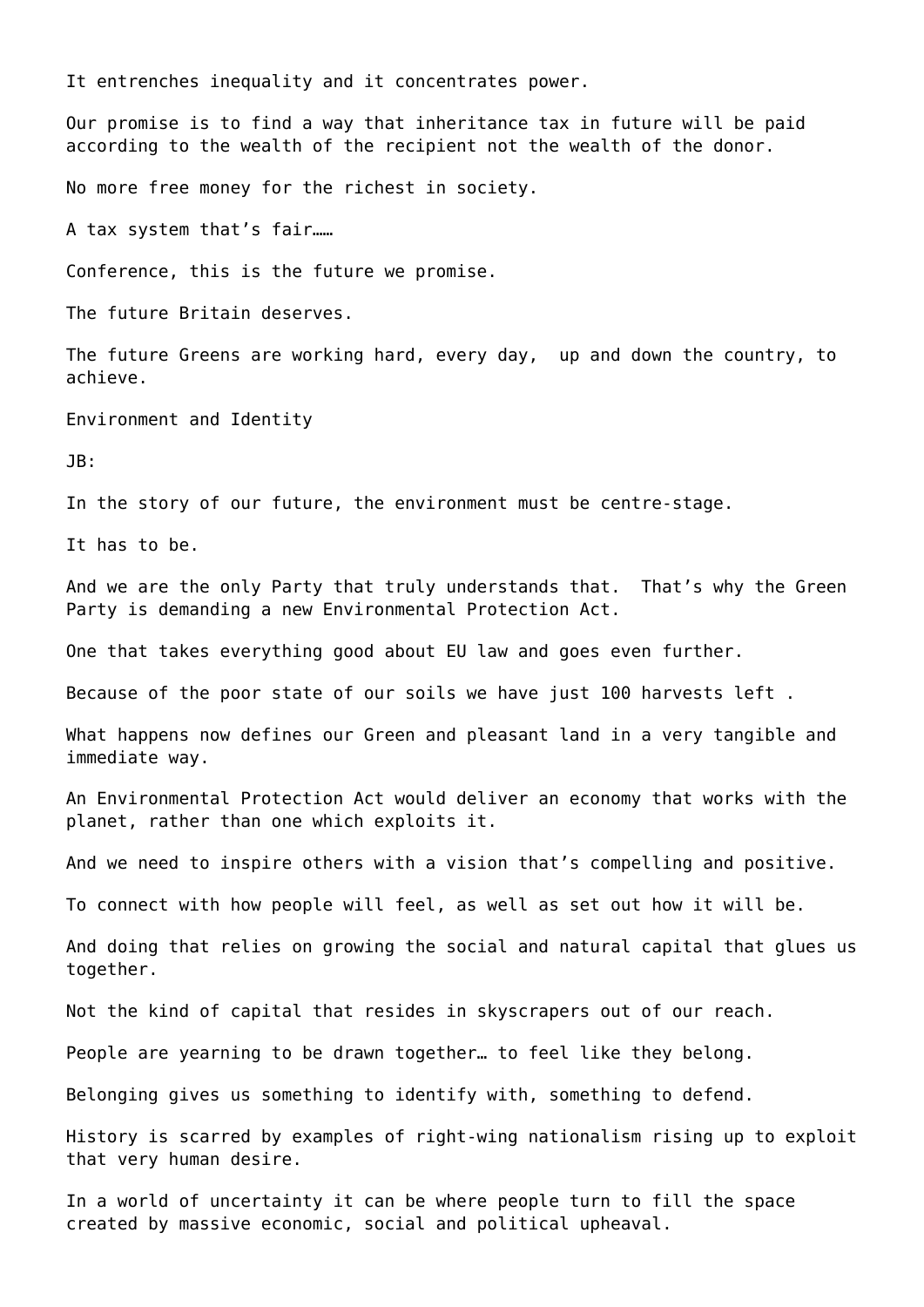This moment in time is no different, and the regressives, under the cover of phoney Populism will try to seize every opportunity.

But Conference – when we see fascism, we will call it fascism.

CL:

What fills the space doesn't have to be characterised by division. Or limited by nostalgia for the past.

It doesn't have to be Steve Bannon's belligerent economic nationalism with its hostility to immigration.

Nationalism is not the only alternative to corporate globalisation.

Our role as Greens is to forge a new way for people to belong.

One that brings people together and celebrates our common humanity.

That we are fellow travellers on a shared planet.

What some have already started to talk about as progressive patriotism and to which we bring a new sense of the importance of our natural world.

A way for people to belong that is rooted in place… yes.

Including that good place in our hearts that swells when we make connections with others and with our environment.

A place where we feel enough at home to welcome others.

Turning the rootless ideology of globalisation on its head, whilst also being the very antithesis of nationalism as racism and exclusion.

Helping us build a nation that is resilient and flexible enough to embrace change, rather than turn on one another.

It could transform the age of insecurity. It could halt the age of disorder in its tracks.

All this starts with something small. Something we can all do. A conversation.

About the weather if you like – because after all we are British.

About who won the football or George Osborne's latest job.

The important thing is connecting… Belonging.

And when that one conversation becomes a long-term commitment to many conversations, to real face-to-face community activism, that is how we build meaningful change.

Fear thrives in the empty spaces that emerge when people are separate.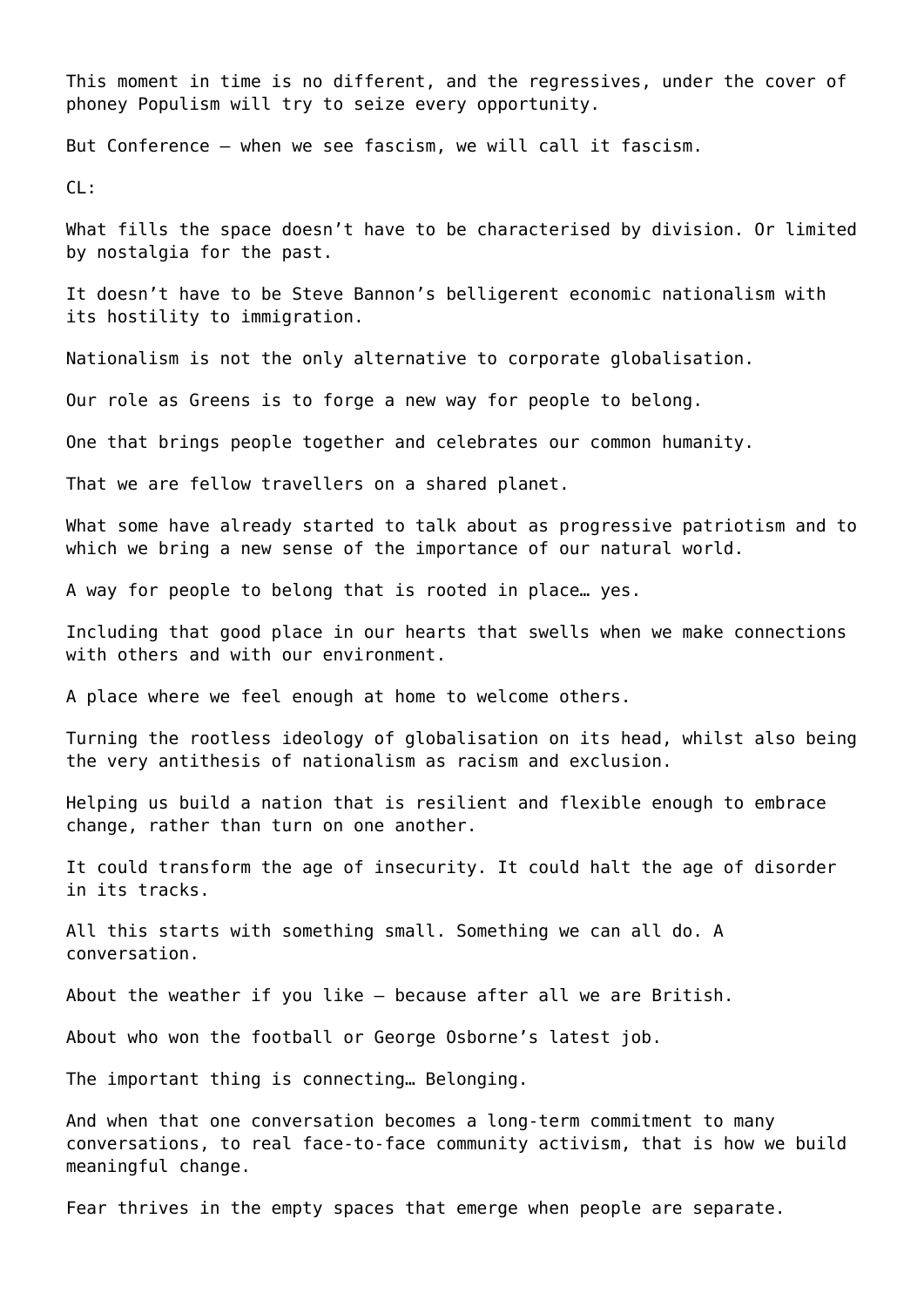Hope thrives when we connect with our neighbours and with our natural world.

When we build strong resilient movements with deep foundations that can withstand the winds of extremism.

This is how the climate change agreements made in Paris will survive a White House in denial.

This is how we all survive – we make connections, we seed hope.

We look forward not backwards. And together we write a better future.

Close

JB:

2016 divided us – but it is the past.

We will learn its lessons and move forward.

Today it's 2017 and we choose the future.

Conference, our remarkable planet has weathered far greater political winds than those we are currently facing.

We are part of a strong global family who have joined us here in Liverpool and serve as a powerful reminder that the future we are building is far bigger than any one of us.

We are a growing, bold, joyful, fierce, colourful and powerful movement.

And today we honour the truth that there is only one kind of future possible – and it is Green.

CL:

Conference, earlier I said 2016 was a good year.And when I read that list of positive news I was filled with hope.

You fill me with hope.

But hope doesn't hide the truth and we speak the truth.

Underpinning everything there are two simple facts.

The planet is burning.

The gap between rich and poor is getting wider.

So we have a choice, we can consent or we can resist.

Friends, this is what we do. This is what you do.

You knock on doors. You join picket lines and you march.